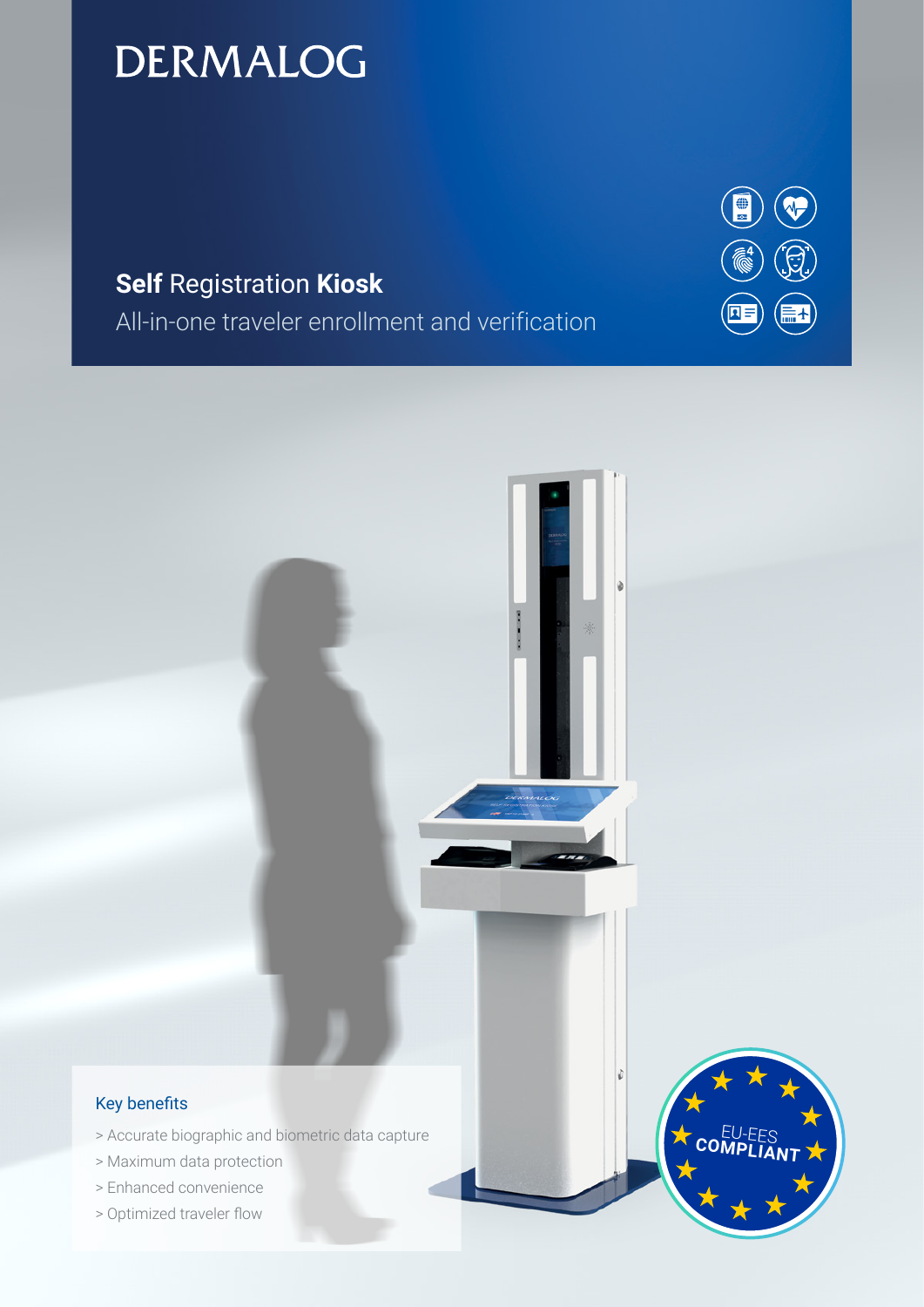

## DERMALOG Self Registration Kiosk Speed and usability upgrade for border checks

DERMALOG's new generation Self Registration Kiosk is the solution for a secure, fast and convenient border crossing experience. By performing self-service enrollment and verification of biometric and biographic data, it processes travelers most efficiently. The Self Registration Kiosk captures high-quality facial and fingerprint images, creating the basis for accurate and reliable multi-biometric identity checks. DERMALOG's built-in liveness detection ensures additional security.

The Self Registration Kiosk captures and processes all data complying with ICAO and EU-EES standards and connects easily with existing border control systems. This makes it best suited for immigration pre-screening and traveler registration. DERMALOG has developed its latest Self Registration Kiosk with experience from more than 15 border control installations deployed worldwide. Choose the Self Registration Kiosk and benefit from our knowledge in improving border management for travelers and operators.



## **Accurate identification**

Self Registration Kiosk captures and processes biographic and biometric data for immigration pre-screening and traveler registration.



## **Maximum data protection**

Self Registration Kiosk is compliant with EU GDPR and ensures full encryption for any system-related data transfers.



### **Enhanced convenience**

The kiosk's intuitive and ergonomic design simplifies traveler self-registration, reducing data entry errors and waiting time.



## **Optimized traveler flow**

Self Registration Kiosk eliminates time-consuming data capture at border counters and enables higher passenger throughput.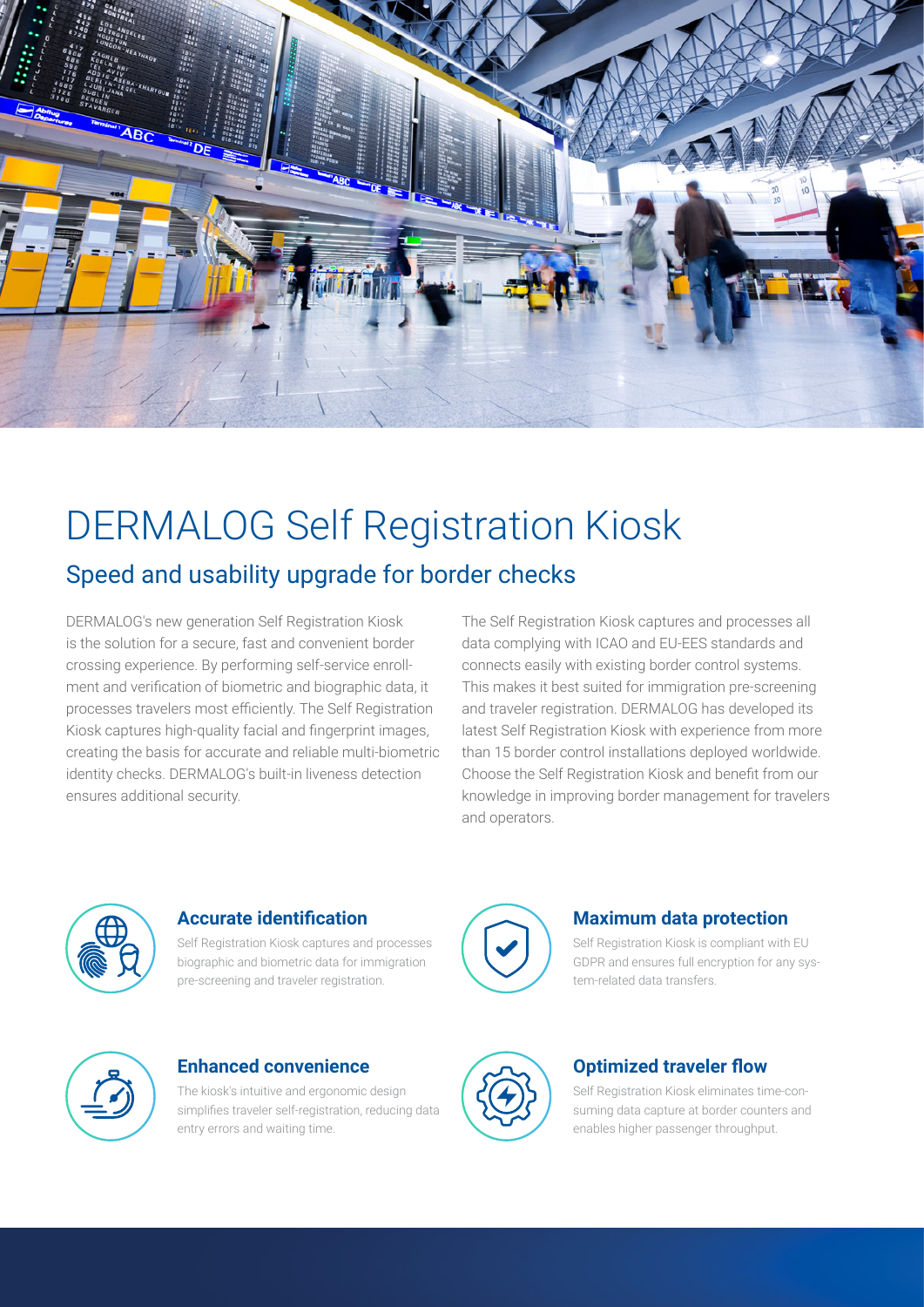# Key Features





## Comprehensive remote monitoring via app

DERMALOG's Kiosk Monitoring is a smart device app for monitoring and configuring the DERMALOG Self Registration Kiosk. It provides border officials with quick access to check the kiosk status or view the latest data logs. The application features a cluster tool to manage multiple kiosks conveniently. If a malfunction occurs, the Kiosk Monitoring app sends a push notification. Furthermore, it includes a remote-reboot option for restarting the kiosk or its single components.